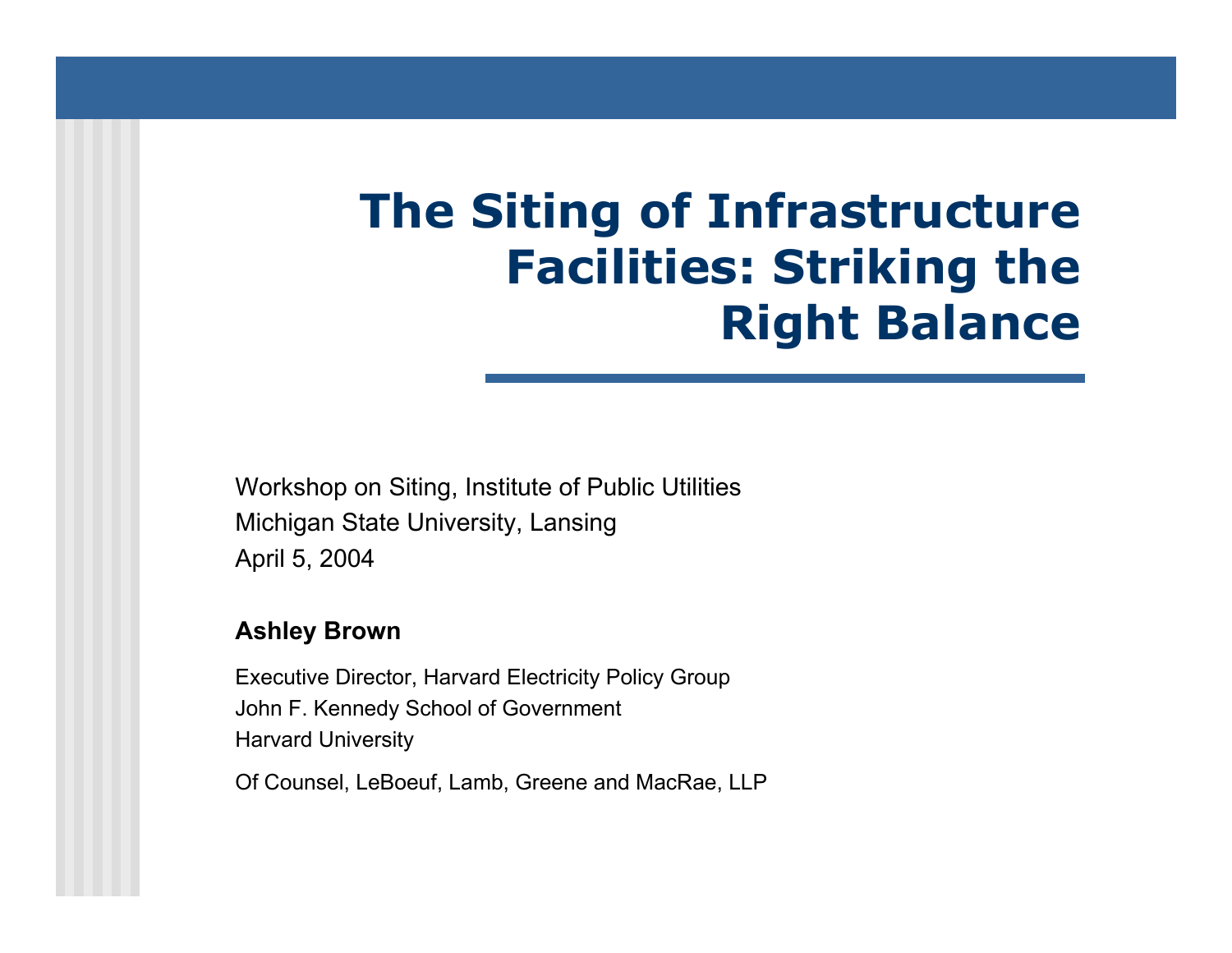# Balances to Be Struck

- Cost Benefit Symmetries and Asymmetries
- Non-Economic Issues
- Economic Context of Siting
- Eminent Domain Issues
- Local vs. State, vs. Regional, vs. Federal Jurisdiction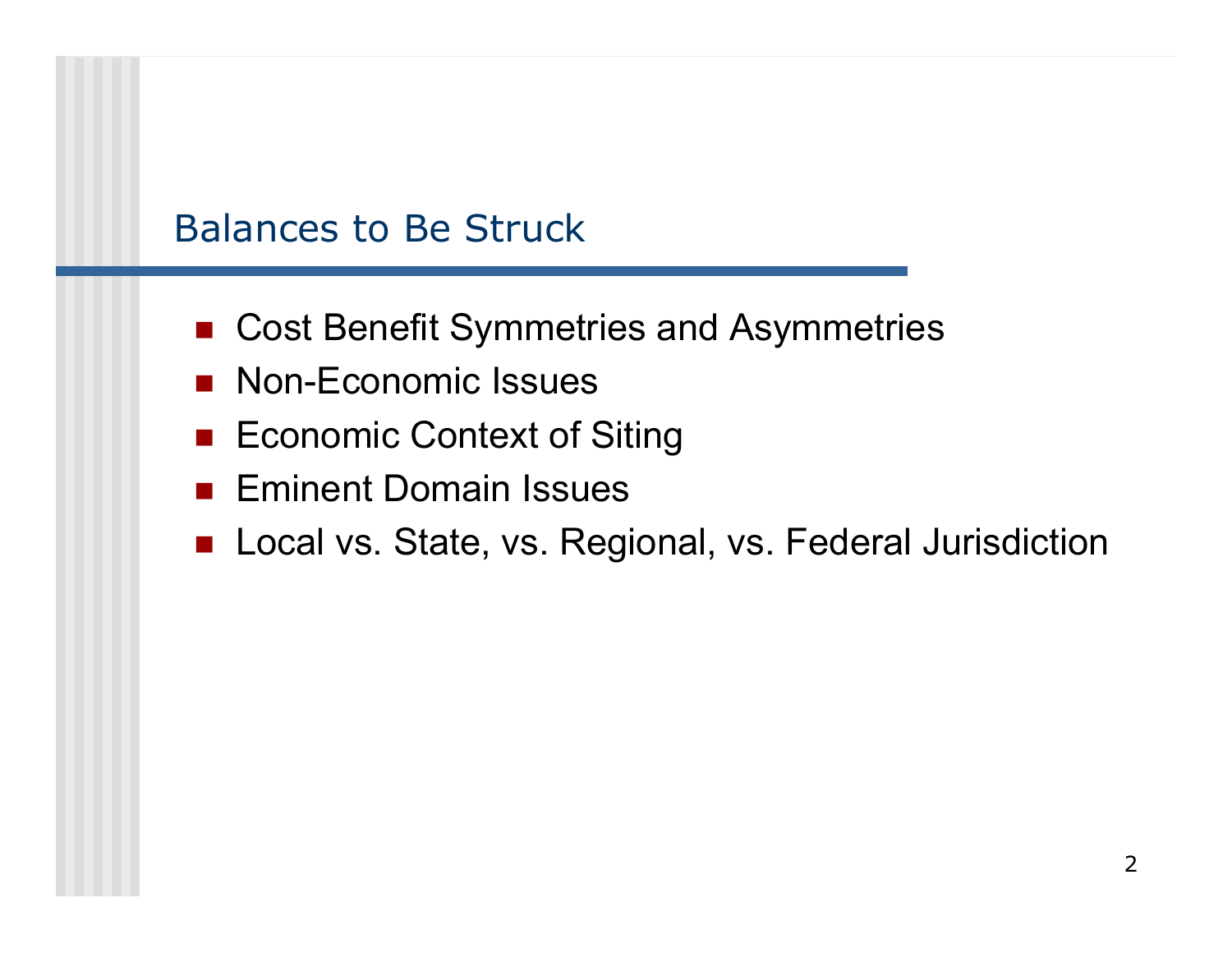# Cost Benefit Symmetries and Asymmetries

- Symmetrical Winners and Losers
	- П Broad Social Benefit / Broad Social Cost
	- П Narrow Social Benefit / Narrow Social Cost
- $\overline{\phantom{a}}$  Asymmetrical Winners and Losers
	- П Broad (Distant) Social Benefit / Narrow (Local) Social Cost
	- П Narrow (Local) Social Benefit / Broad (Distant) Social Cost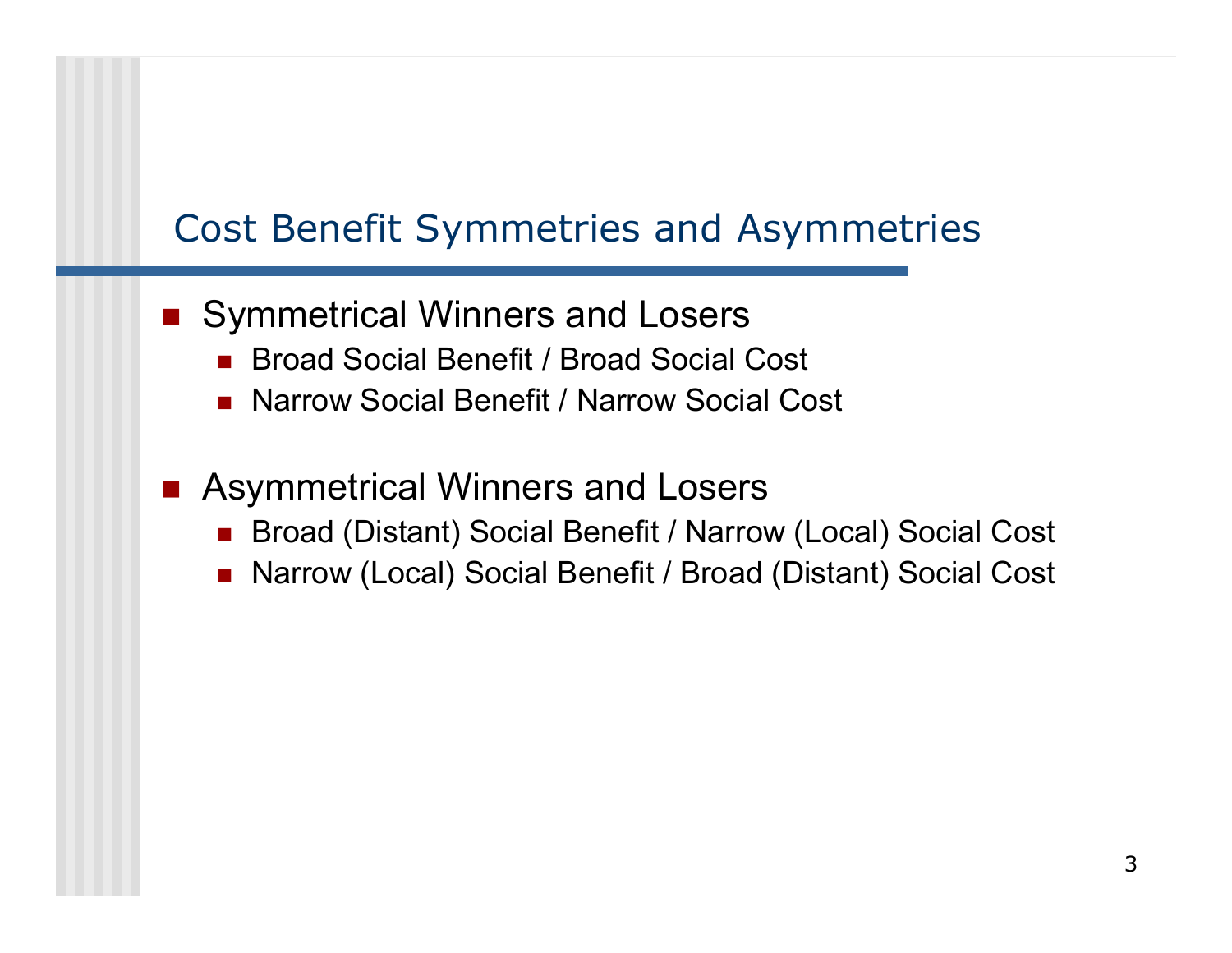Efficiency and Equity Issues: Who Wins? Who Loses?

- **Efficiency Benefits to Winners** 
	- Compensation for the Losers?
- Efficiency Losses Diminish / Destroy Benefits
	- Who Compensates for Losses?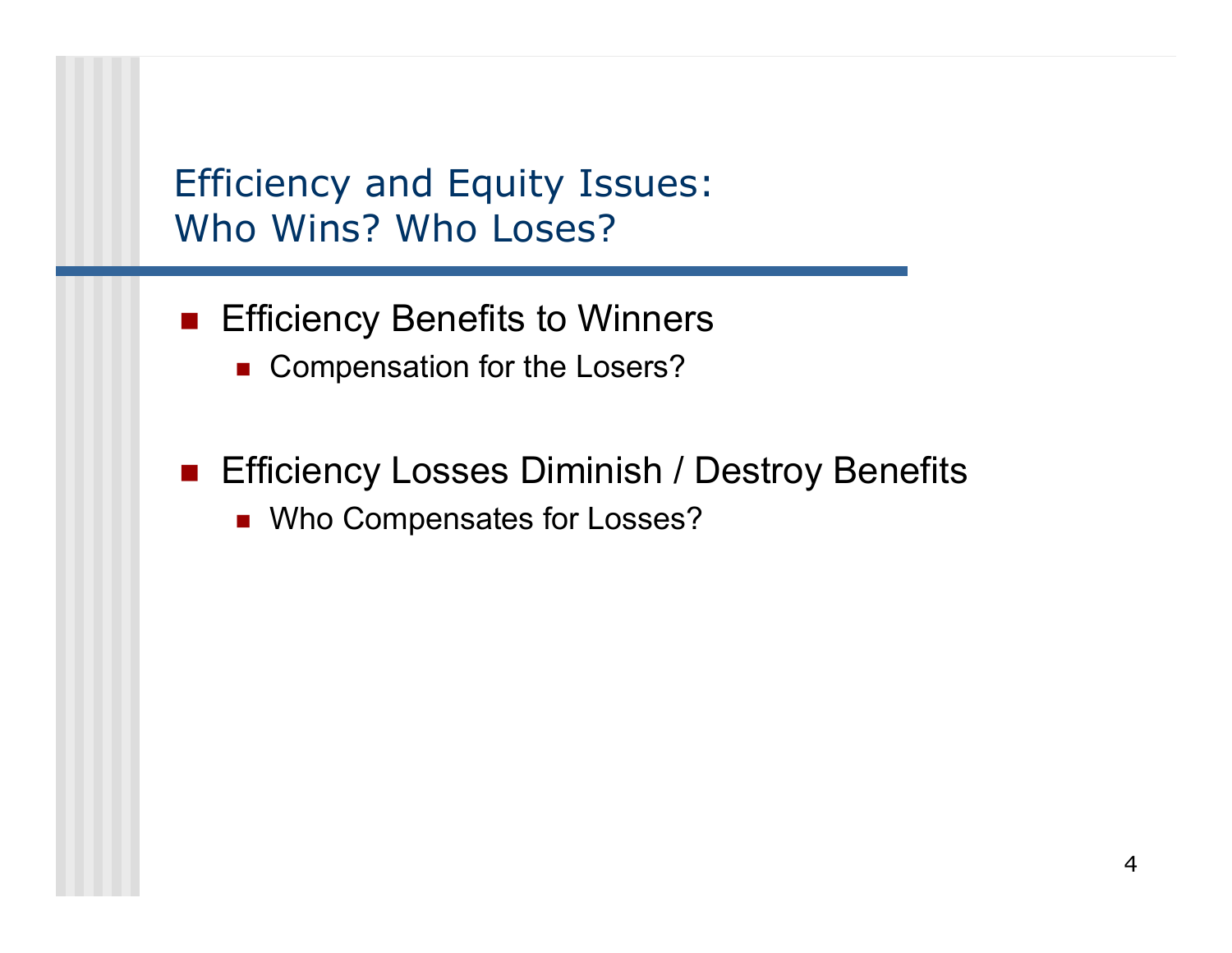### Non-Economic Issues

- $\overline{\phantom{a}}$ **Options** 
	- П Relative Standard Depending on Importance of Project
	- **The State**  Standards Remain the Same, Regardless of the Project's Importance
- Weighing Criteria
	- П ■ Distinguishing NIMBY from Substance
	- $\mathcal{L}^{\mathcal{L}}$ Balancing Disparate Benefits and Costs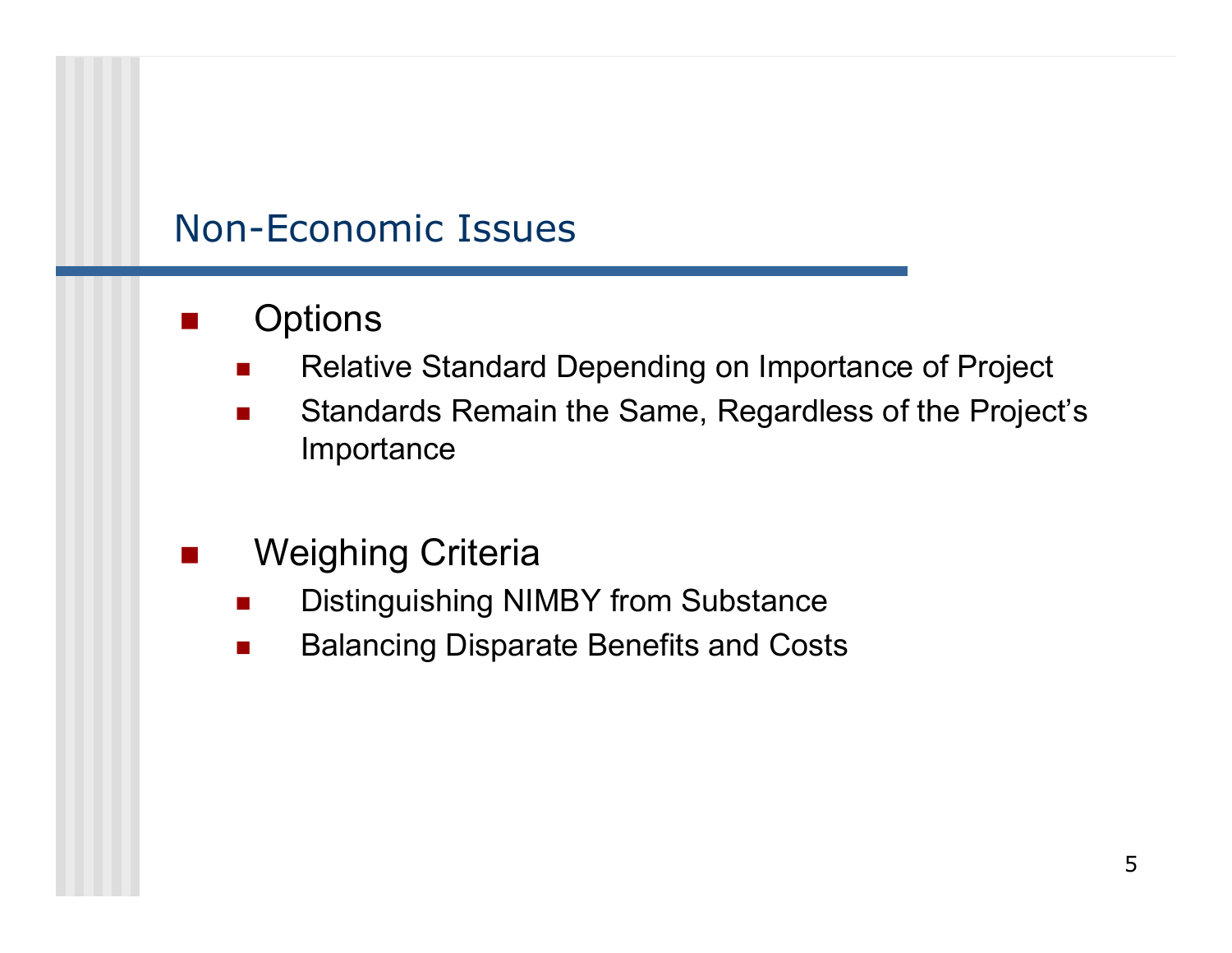# Economic Context of Siting

|                             | <b>Cost Recovery</b>     | <b>Need Determination</b>   |
|-----------------------------|--------------------------|-----------------------------|
|                             |                          |                             |
| <b>Monopoly Facility</b>    | Implied, If Not Explicit | <b>Must Be Demonstrated</b> |
| <b>Competitive Facility</b> | <b>No</b>                | <b>Unclear Meaning</b>      |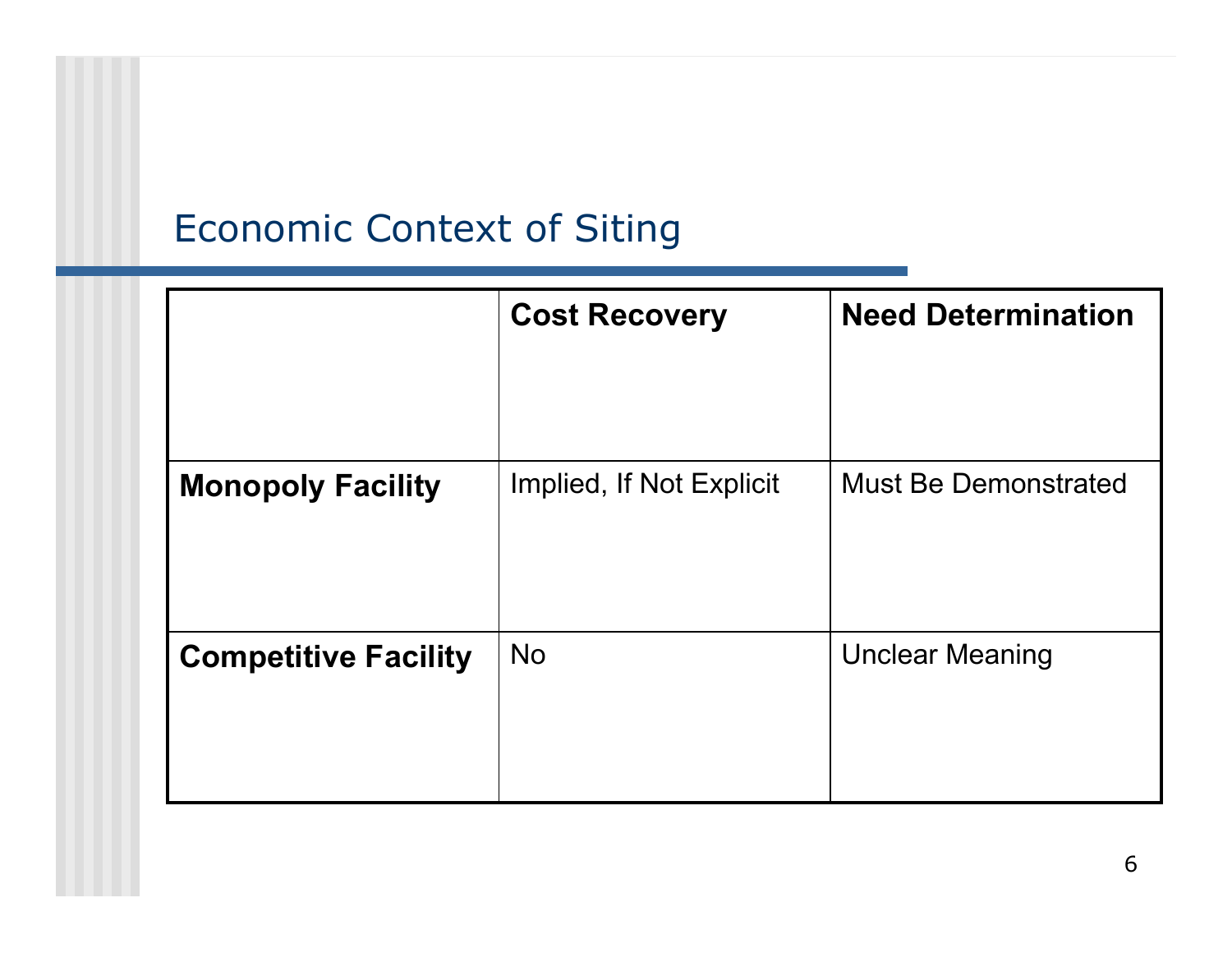### Eminent Domain Issues

#### ■ Who Can Exercise the Power?

- **Regulated Utilities**
- Unregulated Companies (e.g., Cellular Towers)

#### **Derivation of Power**

- Local
- State
- Federal

### ■ Relationship to Siting

- Obtained from Legal Status, Regardless of Siting
- Obtained Upon Siting Approval